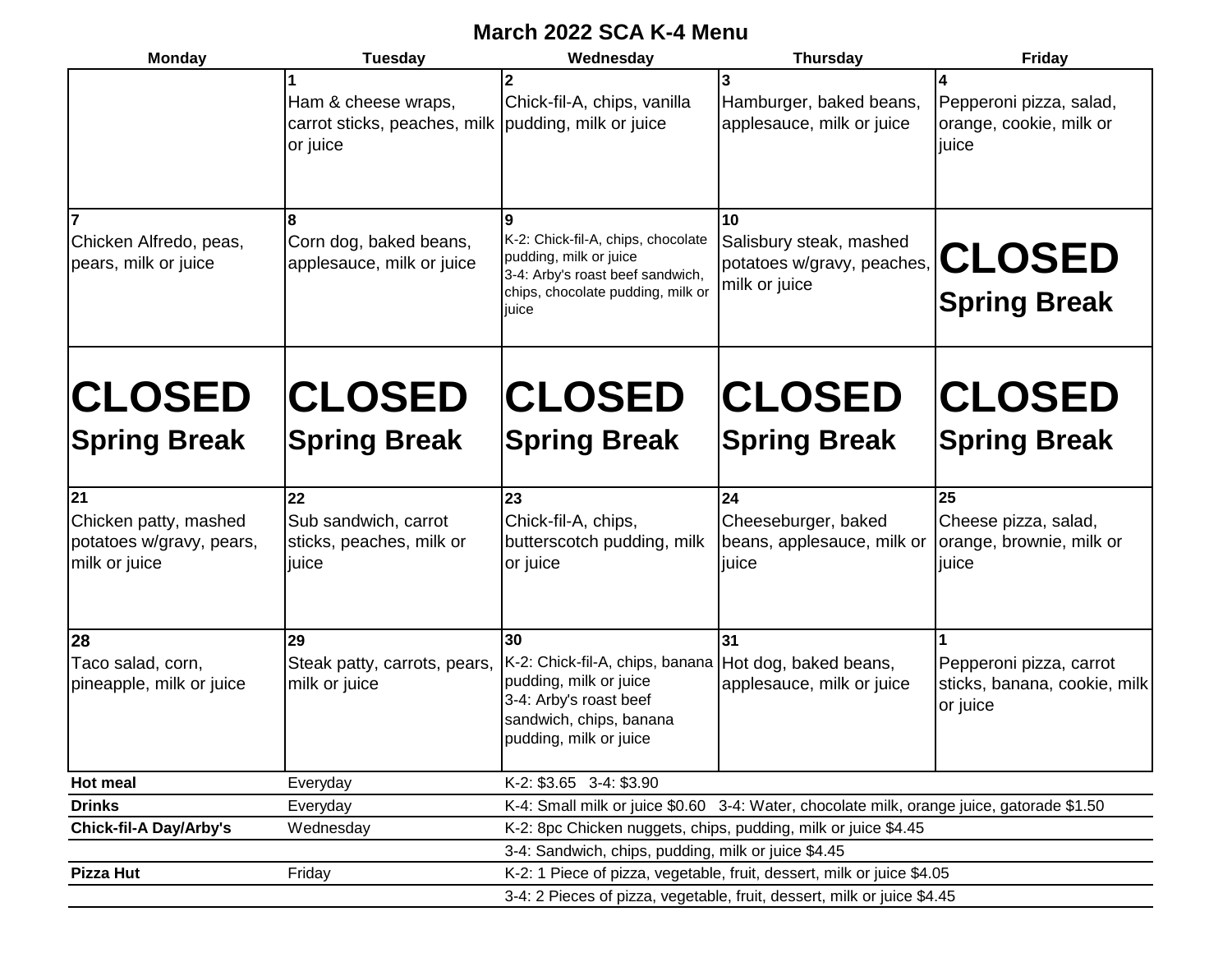## **March 2022 SCA 5-8 Menu**

| <b>Monday</b>                                                      | <b>Tuesday</b>                                                                                                                | Wednesday                                                                             | <b>Thursday</b>                                                                     | <b>Friday</b>                                                       |  |  |
|--------------------------------------------------------------------|-------------------------------------------------------------------------------------------------------------------------------|---------------------------------------------------------------------------------------|-------------------------------------------------------------------------------------|---------------------------------------------------------------------|--|--|
|                                                                    | Hot ham & cheese<br>sandwich, carrot sticks,<br>peaches, milk or juice                                                        | Chick-fil-A, fries, vanilla<br>pudding, milk or juice                                 | Hamburger, baked beans,<br>applesauce, milk or juice                                | Pepperoni pizza, salad,<br>orange, cookie, milk or<br>juice         |  |  |
| Chicken Alfredo, peas,<br>pears, milk or juice                     | 8<br>Corn dog, baked beans,<br>applesauce, milk or juice                                                                      | g<br>Arby's roast beef sandwich,<br>chips, chocolate pudding,<br>milk or juice        | <b>10</b><br>Salisbury steak, mashed<br>potatoes w/gravy, peaches,<br>milk or juice | <b>CLOSED</b><br><b>Spring Break</b>                                |  |  |
| <b>CLOSED</b><br><b>Spring Break</b>                               | <b>CLOSED</b><br><b>Spring Break</b>                                                                                          | <b>CLOSED</b><br><b>Spring Break</b>                                                  | <b>CLOSED</b><br><b>Spring Break</b>                                                | <b>CLOSED</b><br><b>Spring Break</b>                                |  |  |
| 21                                                                 | 22                                                                                                                            | 23                                                                                    | 24                                                                                  | 25                                                                  |  |  |
| Chicken patty, mashed<br>potatoes w/gravy, pears,<br>milk or juice | Sub sandwich, carrot<br>sticks, peaches, milk or<br>juice                                                                     | Chick-fil-A, fries,<br>butterscotch pudding, milk<br>or juice                         | Cheeseburger, baked<br>beans, applesauce, milk or<br>juice                          | Cheese pizza, salad,<br>orange, brownie, milk or<br>juice           |  |  |
| 28                                                                 |                                                                                                                               | 30                                                                                    | 31                                                                                  |                                                                     |  |  |
| Taco salad, corn,<br>pineapple, milk or juice                      | 29<br>Arby's roast beef sandwich,<br>Steak patty, carrots, pears,<br>milk or juice<br>chips, banana pudding,<br>milk or juice |                                                                                       | Hot dog, baked beans,<br>applesauce, milk or juice                                  | Pepperoni pizza, carrot<br>sticks, banana, cookie, milk<br>or juice |  |  |
| <b>Hot meal</b>                                                    | Everyday                                                                                                                      | \$3.90                                                                                |                                                                                     |                                                                     |  |  |
| Salad bar                                                          | Everyday                                                                                                                      | \$4.00                                                                                |                                                                                     |                                                                     |  |  |
| <b>Pint drinks</b>                                                 | Everyday                                                                                                                      | Sweet tea, chocolate milk, orange juice, gatorade, sparkling ice, water \$1.50        |                                                                                     |                                                                     |  |  |
| A la carte                                                         | Tuesday                                                                                                                       | 7oz Pretzel \$3.25 Tornado \$3.25 Empanada \$3.25                                     |                                                                                     |                                                                     |  |  |
| <b>Chick-fil-A Day</b>                                             | Wednesday                                                                                                                     | Sandwich only \$4.05; Sandwich, fries, pudding, milk or juice \$4.45                  |                                                                                     |                                                                     |  |  |
|                                                                    |                                                                                                                               | 8pc Nuggets only \$4.05; Nuggets, fries, pudding, milk or juice \$4.45                |                                                                                     |                                                                     |  |  |
| Arby's                                                             | Wednesday                                                                                                                     | Sandwich only \$4.05; Sandwich, chips, pudding, milk or juice \$4.45                  |                                                                                     |                                                                     |  |  |
| <b>Pizza Hut</b>                                                   | Friday                                                                                                                        | Pizza Only \$4.05; 2 Pieces of pizza, vegetable, fruit, dessert, milk or juice \$4.45 |                                                                                     |                                                                     |  |  |
| <b>Baked Potato Bar</b>                                            | Friday                                                                                                                        | \$4.00                                                                                |                                                                                     |                                                                     |  |  |
| <b>Chips and Cookies</b>                                           | Tuesday & Thursday                                                                                                            | Variety \$1.00                                                                        |                                                                                     |                                                                     |  |  |
| <b>Ice Cream</b>                                                   | Tuesday & Thursday                                                                                                            | Variety \$1.50                                                                        |                                                                                     |                                                                     |  |  |